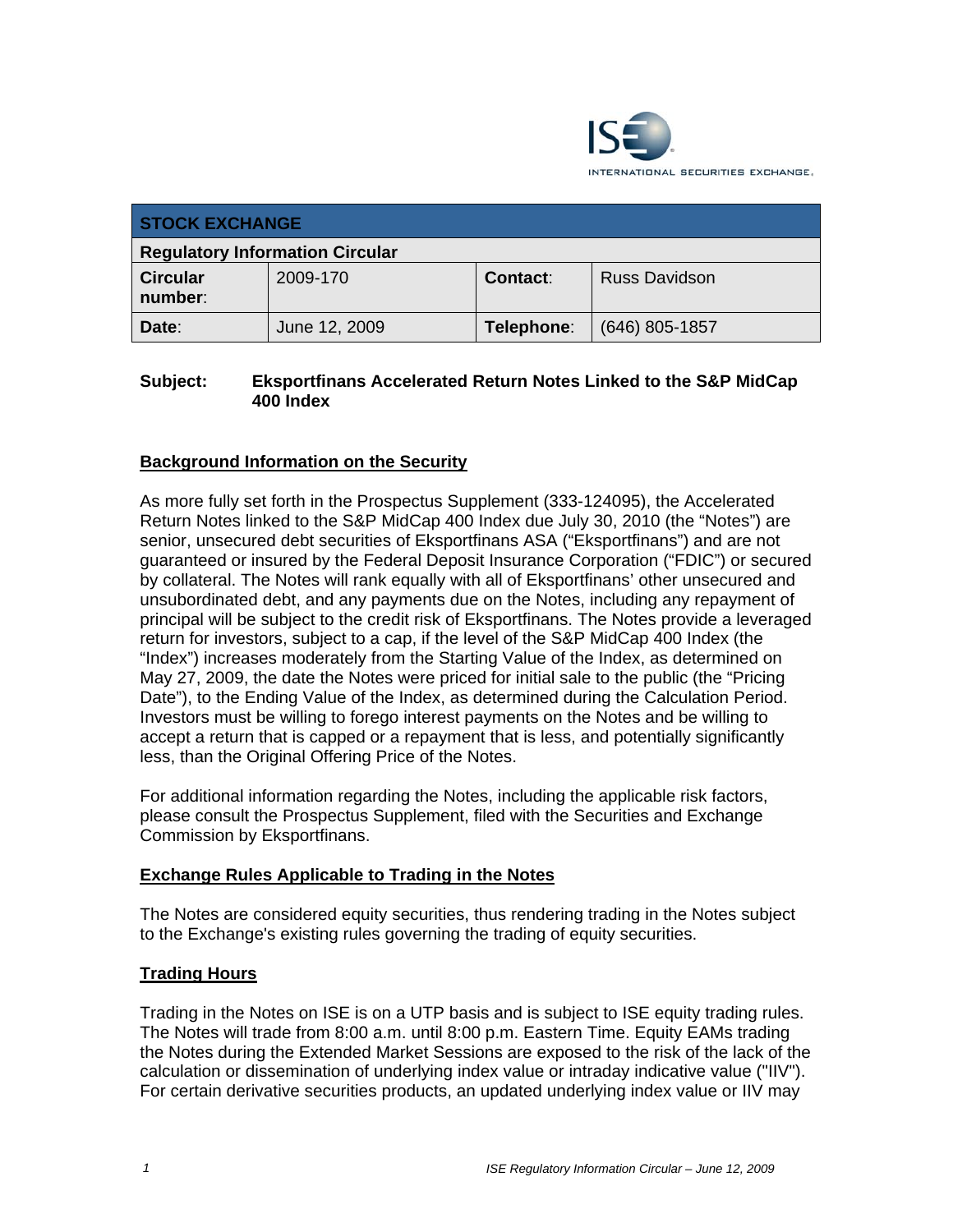not be calculated or publicly disseminated in the Extended Market hours. Since the underlying index value and IIV are not calculated or widely disseminated during Extended Market hours, an investor who is unable to calculate implied values for certain derivative securities products during Extended Market hours may be at a disadvantage to market professionals.

### **Trading Halts**

ISE will halt trading in the Notes in accordance with ISE Rule 2101(a)(2)(iii). The grounds for a halt under this Rule include a halt by the primary market because it stops trading the Notes and/or a halt because dissemination of the IIV or applicable currency spot price has ceased, or a halt for other regulatory reasons. In addition, ISE will stop trading the Notes if the primary market de-lists the Notes.

#### **Delivery of a Prospectus**

Pursuant to federal securities laws, investors purchasing Notes must receive a prospectus prior to or concurrently with the confirmation of a transaction. Investors purchasing Notes directly from the Fund (by delivery of the Deposit Amount) must also receive a prospectus.

Prospectuses may be obtained through the Distributor or on the Fund's website. The Prospectus does not contain all of the information set forth in the registration statement (including the exhibits to the registration statement), parts of which have been omitted in accordance with the rules and regulations of the SEC. For further information about the Fund, please refer to the Trust's registration statement.

**This Regulatory Information Circular is not a statutory Prospectus. Equity EAMs should consult the Trust's Registration Statement, SAI, Prospectus and the Fund's website for relevant information.**